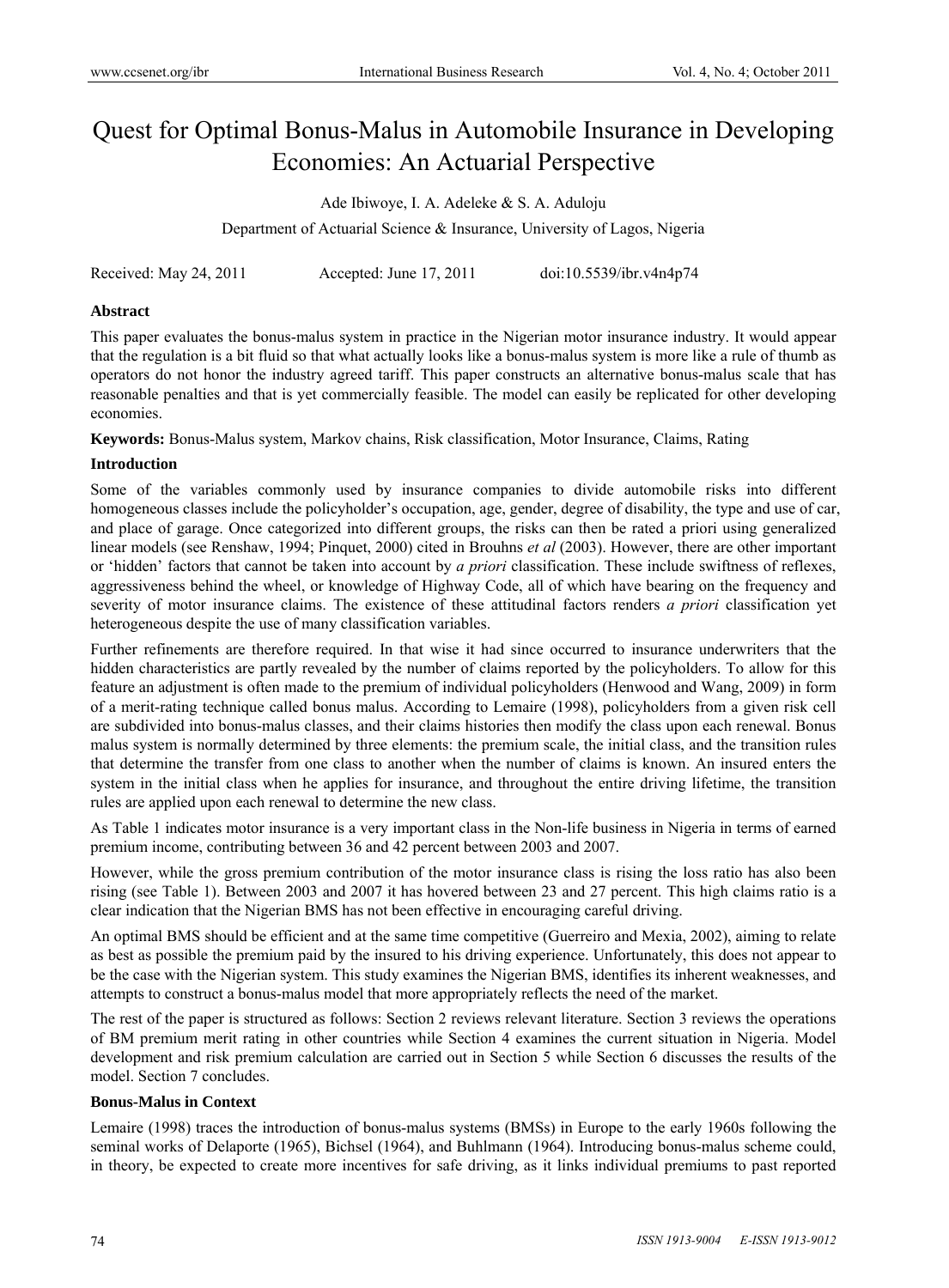accidents. However, in reality, the system appears to mainly encourage non-reporting of claims, especially minor claims, rather than safer driving (Aeron-Thomas, 2002).

Mert and Saykan (2005) argues that since there is no difference between the policyholder having an accident with a small size of loss and a policyholder with a big size of loss, the classical BMS can be said to be unfair. Therefore, an optimal system which takes both the frequency and severity component into account must be used to set the premium an insured will pay.

The complexity of the bonus malus system is probably reflected in the multiplicity of past efforts directed at developing an optimal model. Lemaire (1995), for example, considered as optimal the BMS obtained using the quadratic error loss function, the expected value premium calculation principle and the Negative Binomial as the claim frequency distribution. Similarly, Tremblay (1992) tried to design an optimal BMS using the quadratic error loss function, the zero-utility premium calculation principle and the Poisson- Inverse Gaussian as the claim frequency distribution.

There is also variation across regions. In the UK, the level of highest bonus between 50 to 60% is reached after 4 to 6 years, making it more of a marketing scheme rather than a way to truly distinguish risk. The effectiveness of BMSs has been doubted, if not rejected, for many years. In contrast, it can take up to 25 years to earn the comparative level of bonus in the German system (Schmitt, 2000). Many of the bonus-malus systems used in North America are based on the posteriori ratemaking mechanisms in which several types of events are taken into consideration. Safe driving is encouraged by rewarding drivers who do not cause an accident, or incur a traffic law violation (Pitrebois, Denuit and Walhin, 2005).

The problem with the BMS in Portugal is that there is no efficient transfer of information between insurers. As a result, there is possible rotation of policyholder which, after making a claim during an insurance period, would leave his insurer and buy another policy from a competitor, thus managing to escape the malus (Guerreiro and Mexia, 2002). In Brazil, motor insurance policyholders are subdivided into seven classes, with premium levels 100, 90, 85, 80, 75, 70, and 65, with new comers joining in class 7, at level 100. Each claim-free year results in a one-class discount, and each at-fault claim is penalized by one class. Although it is a very simple system, it is doubtful whether it will be able to effectively motivate safe driving.

In Africa, the Kenya system described as pure by Verico (2002) has seven classes with the merit factors ranging from 1 which is the coefficient for the entry class to 0.4. The problem with the Kenyan system is that no potential policyholders may expect such a system to be transparent as no provision seems to have been made in the premium construction to accommodate the bonus granted to the good drivers. The weaknesses in the Tunisian system which started in 1992 includes inaccessibility of the private insurers to centralized information on risk classes, underreporting of accidents when there is no injury or death, absence of price competition which may lead to inefficiency, and the reduction of the probability that good risks would be involved in a reported accident, while failing to do that for bad risks (Dionne, 2005).

## **Current Practice in Nigeria**

The Nigerian BMS, better known in the market as No-Claim-Discount (NCD), officially recognizes three categories of motor vehicles, in line with the provision of the Nigeria Motor Tariff prepared by the Nigerian Insurers Association. The first, shown in Table 2, is for private motor cars.

## Insert Table 2 Here

In this category, a discount may be allowed based on a scale calculated on the net renewal premium in respect of each motor vehicle. Where a policyholder reported no accident during the previous insurance year, he would be given a 20 percent premium discount (bonus) in the current period. Where no accident is reported during the second year, the premium discount (bonus) will be increased to 25 percent. For the third, fourth and fifth claim-free insurance years, the premium discount is 33.3 percent, 40 percent and 50 percent respectively. The premium discount, however, cannot exceed 50 percent, as no discounts are allowed after the fifth claim-free year.

In this system, private car policyholders are grouped into six classes, with premium levels 100, 80, 75, 66.7, 60, and 50, designated as C0, C1, C2, C3, C4, and C5 respectively. Where a claim is reported during any of these periods, regardless of the policyholder's risk class, all the discounts will be lost, and the policyholder will start all over from class C0 where he will pay 100 percent of annual premium. If the policyholder moves to another insurer at the end of a period, he keeps the same class as long as he is able to document his class with the previous insurer. Then, the same rule applies for all subsequent reported accident-free years. The discount is not cumulatively effective and in the event of any claim, the period of classification for discount commences de novo as from the next renewal. This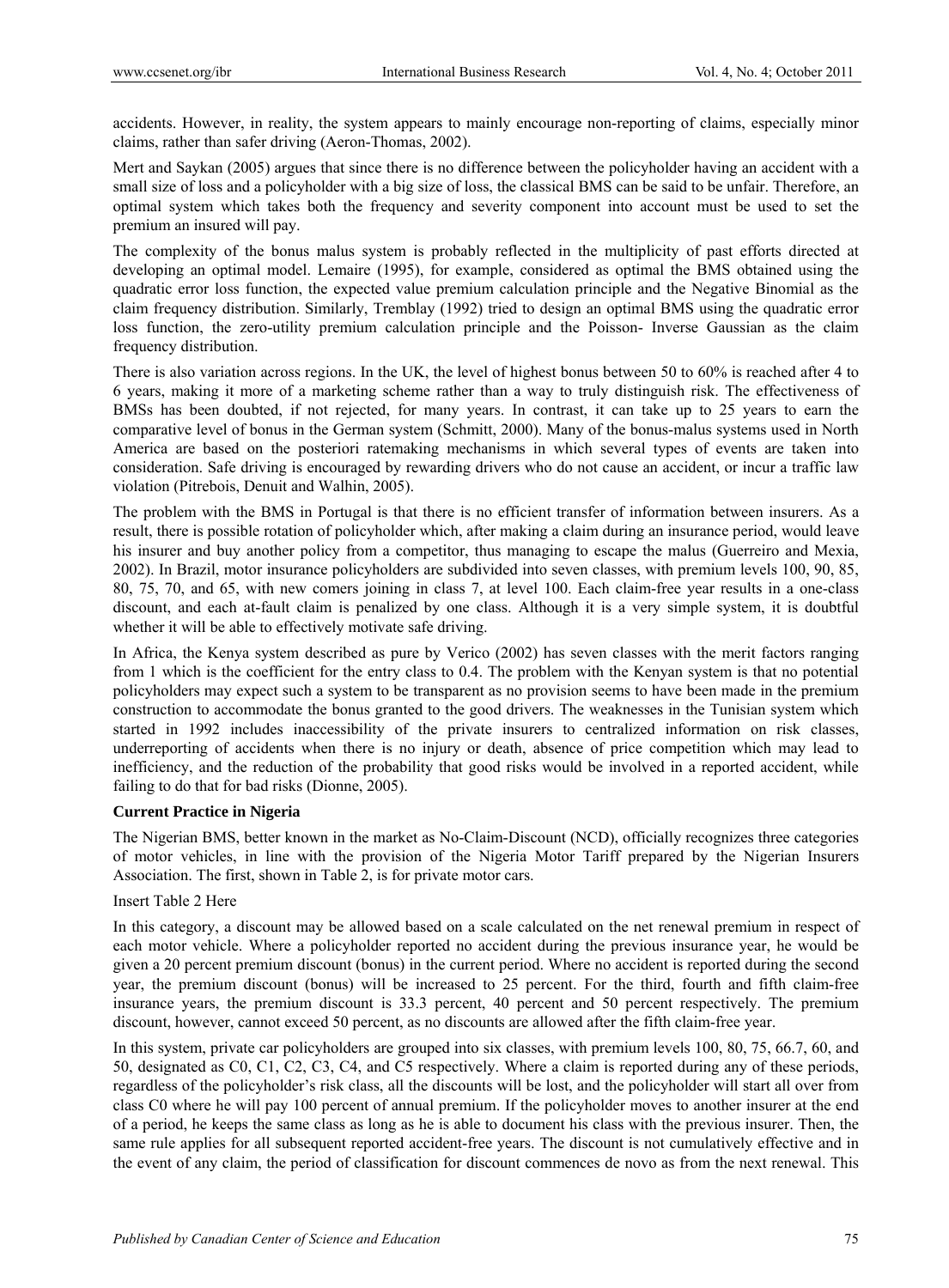means that in whatever class a policyholder is when making a claim, he loses all the bonuses and starts as a new entrant.

The second category consisting of commercial vehicles on schedules 1 to 5 is shown in Table 3. For this category, a discount of 15% in premium is allowed where no claim is made or pending during the preceding year or years of insurance.

Insert Table 3 Here

The third category, shown in Table 4 and consisting of Commercial vehicles on schedules 6, has a discount of 10 percent allowed irrespective of the number of claim-free years.

Insert Table 4 Here

One can observe from the preceding paragraphs that the Nigerian NCD is far from optimal due to a number of weaknesses. First, the official BMS fails to recognize both the frequency and severity of policyholder's claim in its design, thus imposing the same penalty on those who make only one claim during a policy year and those who make several claims, implicitly making assumption that claim frequency and loss severity are independent. Conversely, in the next insurance period, blanket discounts are given to all the policyholders falling within a class who make no claim in the present period, irrespective of the number of claims as well as the size of claims made during the past years.

Second, any claim reported by a policyholder irrespective of his present class and regardless of the level of his accumulated bonuses over the year, will lead to the cancellation of all bonuses in the next insurance period. Third, depreciation of vehicles insured over the years is not accounted for in the computation of final premium after applying the bonus or the malus, as the case may be. Fourth, the transfer of information between insurers is not efficient.

Presently the system allows a policyholder, after a claim experience during an insurance period, to leave his insurer and obtain another cover from a competitor thereby managing to escape the penalty by premium surcharge. Fifth, due to competition, it has been observed that a good number of insurers are not following the laid down procedure in practice. In very many cases, discounts are arbitrarily given to new policyholders, sometimes, up to 65 percent! There have been complaints that rating risks appropriately has been the problem in this market and this has adversely affected the fortunes of the industry (Madiebo, 2002; Versi, 2008).

One of the attributes of the bonus-malus system is its ability to deal with the problem of adverse selection as it is designed to evaluate as faithfully as possible the true distribution of reported accidents. related to unchanging characteristics. Another role is linked to moral hazard and implies that the distribution of reported accidents over time must be taken into account in order to maintain the incentives for cautious behavior at an optimal level (Dionne, 2005). Dionne and Dostie (2007) have shown that such a system can have two effects when the insurance industry is committed to its application. First, it can motivate drivers to be more prudent because past claims are associated with increased insurance premiums in the future (moral hazard). Second, it can improve risk-classification by allowing insurance companies to make a bad risk pay more and a good risk pay less.

It would appear that in Nigeria, the policyholders tend to concentrate on the high discount classes without this tendency being counterbalanced by an adequate scale of merit factors. Oftentimes, the insurers, in order to grant to the large numbers of good drivers the discounts they have promised them, find themselves forced to increase the base premium: in this way, most of the bonus evaporates. The end result is that the yearly mean merit coefficient progressively decreases. This decrease of the mean factor actually determines a transfer of financial weight among the generations of policyholders which is really hard to justify and causes a yearly automatic increase of the premium that, in turn, is very hard to accept by the insureds. A second problem, similar to that observed by Verico (2002), is that, after a claimless year, a policyholder may be asked to pay, at renewal, a higher premium than the one paid in the previous year.

Another side effect of many BMSs currently in use is a tendency of policyholders to pay small claims themselves and not report them to their insurers to avoid future premium increases. In some countries the existence of this phenomenon, called the hunger for bonus, has been explicitly recognized by regulators. In Germany, for instance, the policy wording specifies that, if the insured reimburses the carrier for the cost of the claim, the penalty will not be applied.

#### **Theoretical Background**

Actuaries have come up with a number of mathematical models that would ensure that any BMS adopted by an insurance market is fair to both parties to an insurance contract. Many of the BMS in practice follow a Markov chain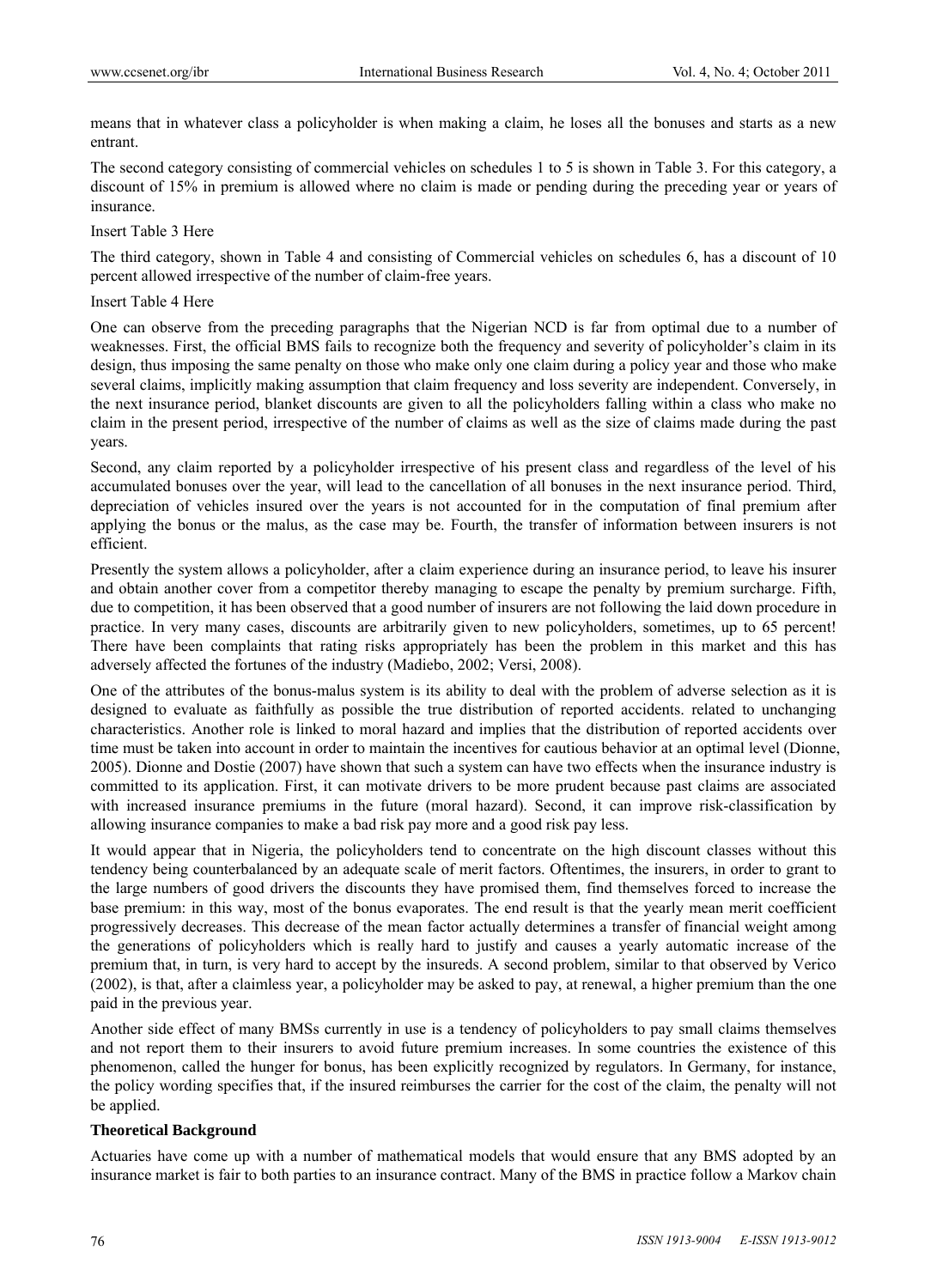consisting of a finite number of classes where the premium can be reviewed upward or downward depending on a policyholder's past record of reported accidents and in accordance with transition rules (Brouhns et al., 2003; Denuit and Dhaene, 2000; Lemaire, 1995; and Dionne and Vanasse, 1989). Frangos and Vrontos (2001) explained that a BMS is called optimal if it satisfies two conditions: first, it must be financially balanced for the insurer, that is, the total amount of bonuses is equal to the total amount of maluses, and second, it must be fair to the policyholder, that is, each policyholder pays a premium proportionate to the risk that he brings to the pool.

Nigeria's bonus-malus system has six discount levels: C0(0%), C1(20%), C2(25%), C3(33⅓%), C4(40%) and C5(50%). Movement from discount class  $C_i$  in one year to discount class  $C_i$  is a random event with probability  $P_{ij}$  which is the same as for all the insured in a specific rating group. We let  $P^0 = (p_1^0, p_2^0, p_3^0, p_4^0, p_5^0, p_6^0)$  to denote the vector of probabilities with which an individual starts in the various discount levels and the transition probabilities for one year movement within the discount classes as  $\varepsilon = \{E_0, E_1, E_2, E_3, E_4, E_5\}$ .

It is further assumed that the movement from class  $C_i$  in one year to class  $C_i$  in the following year is independent of how the individual arrived in class  $C_i$  to begin with. This reflects the memoryless property of Markov chains and the model can therefore be seen as a special case of a Markov process with finite number of states (or classes). Assuming a person initially starts in category *Eo* and that no discount is given initially in year 0, then as defined in Ibiwoye and Adeleke (2011) we have:

$$
P^0 = (p_1^0, p_2^0, p_3^0, p_4^0, p_5^0, p_6^0) = (1, 0, 0, \dots, 0)
$$

Similarly, we use  $p_j^{n+1}$  to denote the probability that an individual is in class  $E_j$  at time (year)  $n+1$ . In order to be in class  $E_i$  at time  $n+1$ , an individual has to be in some class  $E_i$  in year *n* and then pass to  $E_i$  in the following year.

We therefore have

$$
P(E_j \text{ in } year \text{ } n+1) = p_j^{n+1} = \sum_{i=0}^k p_i^n p_{ij}
$$

This implies

$$
P^{n+1} = (p_0^n, \ldots, p_k^n) \cdot P = P^n \cdot P
$$

So that

$$
P^1 = (p_0^1, \ldots, p_k^1) = (p_0^0, \ldots, p_k^0) \cdot P
$$

Similarly, given any *n* and *m* we can easily show that

$$
P^{n+m}=(p_0^{n+m},\dots,p_k^{n+m})=(p_0^n,\dots,p_k^n)\cdot P^m
$$

As shown in Ibiwoye and Adeleke (2011) no matter the initial distribution,  $P^{\circ}$ , for the bonus-malus model, there is a stationary distribution  $\pi = (\pi_0, \pi_1, ..., \pi_k)$  to which  $P^n$  converges as *n* becomes large. Rather than giving a blanket discount  $d_i$ , we propose the incorporation of the severity into the NCD to take care of the peculiar risk that is associated with the insured *i*. Hence the risk premium should be charged such that it depends on the number of years *y*, that the insured had been under observation and the total number of claims and the magnitude of these claims.

#### **Claim Frequency distribution**

#### Poisson-exponential mixture

Here, we assume that the number of claims *n* is Poisson distributed with parameter  $\lambda$ . This parameter is a measure of risk of each insured. We also assume that  $\lambda$  is exponentially distributed with parameter β. That is, the distribution of *n* is

$$
f(n/\lambda) = \begin{cases} \frac{e^{-\lambda}\lambda^n}{n!}, & n = 0,1,2,... \\ 0 & \text{elsewhere} \end{cases}
$$

The distribution of  $\lambda$  is

$$
h(\lambda) = \begin{cases} \beta e^{-\lambda \beta}, & \lambda > 0 \\ 0 & \text{elsewhere} \end{cases}
$$

Using the Bayesian estimation, the unconditional distribution of *n* claims is obtained as

$$
f(n) = \beta (1 + \beta)^{n+1}, \qquad n = 0, 1, 2, ...
$$

This is geometrically distributed.

Let  $n_v$  be the number of claims made by insured *i* in year y,  $y = 1, 2, 3, ..., m$ , then the total number of claims an insured had in *m* years is  $N = \sum_{y=1}^{m} n_y$ .

The conditional distribution of  $N = \sum_{y=1}^{m} n_y$  claims in *m* years is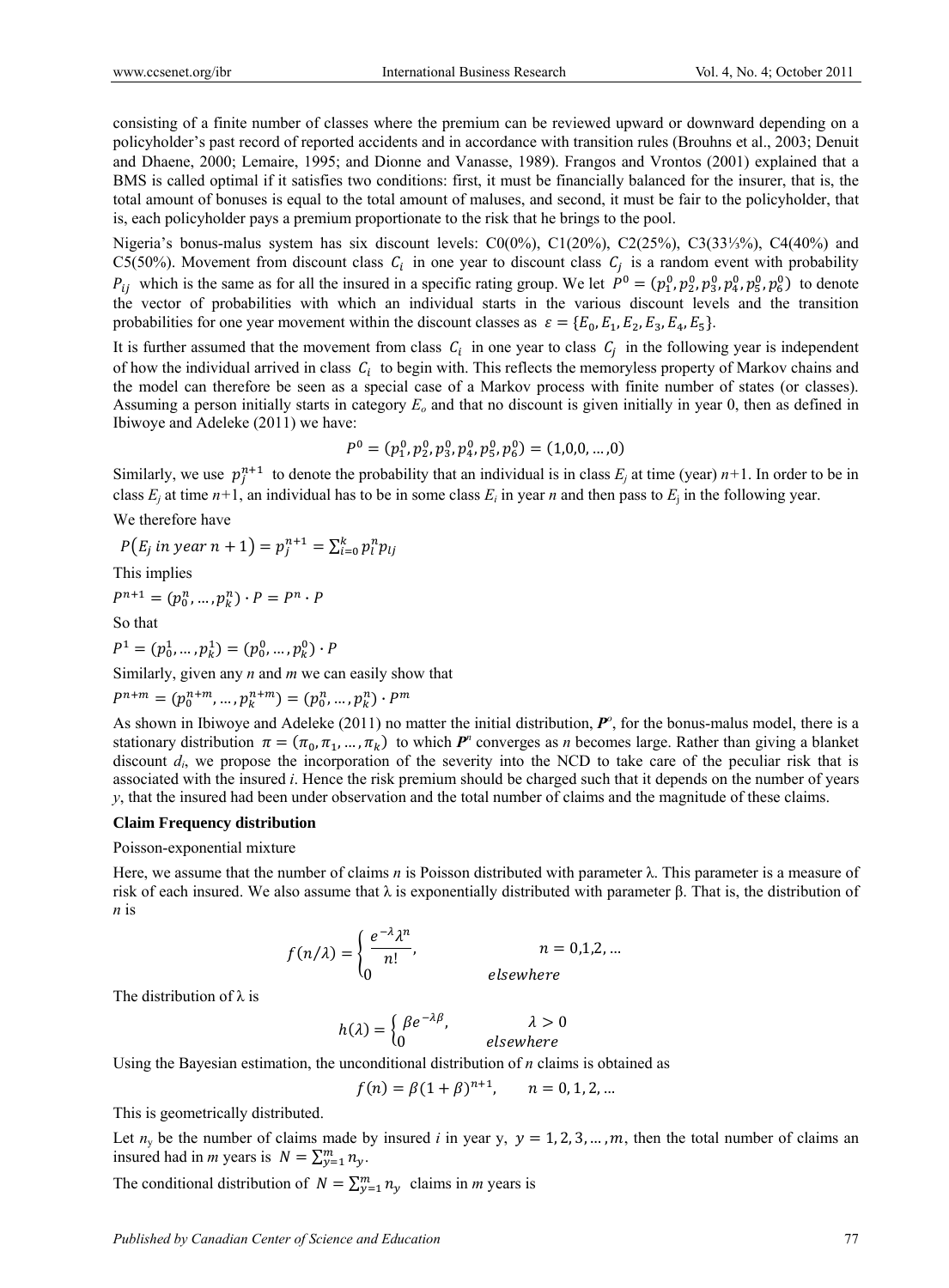$$
f(n_1, n_2, ..., n_m / \lambda) = \frac{e^{-\lambda m} \lambda^N}{\prod_{y=1}^m n_y!}
$$

The posterior structure function for a group of insured with claim history  $n_1, n_2, ..., n_m$  is found as  $f(\lambda/n_1, n_2, ..., n_m) = \frac{(t+\beta)^{N+1}}{\Gamma(N+1)} e^{-\lambda(t+\beta)} \lambda^N, \ \lambda > 0$ 

Consequently, using the quadratic loss function, the estimate for the expected number of claims of an insured with claim history  $n_1, n_2, \ldots, n_m$  is

$$
\hat{\lambda}_{m+1} = \frac{N+1}{\beta+m}
$$

#### Poisson-Gamma mixture

Similarly, consider if we assume that the number of claims n is Poisson distributed with parameter  $\lambda$ . And hHere,  $\lambda$ is assumed to be distributed as gamma with parameters  $\alpha$  and  $\beta$ .

That is, the distribution of  $n$  is

$$
f(n/\lambda) = \begin{cases} \frac{e^{-\lambda}\lambda^n}{n!}, & n = 0,1,2,... \\ 0 & \text{elsewhere} \end{cases}
$$

The distribution of  $\lambda$  is

$$
u(\lambda) = \begin{cases} \frac{\lambda^{\alpha-1} \beta^{\alpha} e^{-\beta \lambda}}{\Gamma(\alpha)}, & \alpha > 0, \beta > 0, \lambda > 0\\ 0 & \text{elsewhere} \end{cases}
$$

Using the Bayesian estimation, the unconditional distribution of  $n$  claims is obtained as Negative Binomial with parameters  $\alpha$  and  $\beta$ , that is

$$
f(n) = {n + \alpha - 1 \choose n} \left(\frac{\beta}{1 + \beta}\right)^{\alpha} \left(\frac{1}{1 + \beta}\right)^n, \qquad n = 0, 1, 2, ...
$$

Consequently, using the quadratic loss function, the estimate for the expected number of claims of an insured with claim history  $n_1, n_2, \ldots, n_m$  is

$$
\hat{\lambda}_{m+1} = \frac{N + \alpha}{\beta + m}
$$

#### **Claim Severity distribution**

Regarding claims severity, researchers, especially the actuaries have come up with a number of mathematical models that would ensure that any BMS adopted by an insurance market is fair to both parties to an insurance contract. As noted earlier, a BMS is called optimal if it satisfies two conditions: first, it must be financially balanced for the insurer, that is, the total amount of bonuses is equal to the total amount of maluses, and second, it must be fair to the policyholders, that is, each policyholder pays a premium proportionate to the risk that he brings to the pool (Frangos and Vrontos, 2001). Where there is no difference in penalty between the policyholder having an accident with a small size of loss and a policyholder with a big size of loss, a BMS can be said to be unfair. Therefore, an optimal system which takes both the frequency and severity component into account must be used to set the premium an insured will pay (Mert and Saykan, 2005).

We now look at the severities. Many claim (high and small) severities are observed in motor insurance. Given that  $c$ is the claim size made by each insured with unequal mean size  $\lambda$  inverse gamma with parameters  $\alpha$  and  $\beta$  defined by

$$
h(\lambda) = \begin{cases} \frac{1}{\beta} e^{-\frac{\beta}{\lambda}} \\ \left(\frac{\lambda}{\beta}\right)^{\alpha+1} \Gamma(\alpha) \\ 0 \end{cases}, \qquad \alpha > 0, \beta > 0, \lambda > 0
$$

Using the Bayesian estimation, the unconditional distribution of claim size c, is obtained as Pareto with parameters  $\alpha$ and  $\beta$  (see Hogg, McKeen and Craig, 2005), and using the quadratic loss function, the estimate for the expected claim amount of an insured with claim size history  $c_1, c_2, ..., c_m$  is

$$
\hat{\lambda}_{m+1} = \frac{\beta + M}{\alpha + N - 1}
$$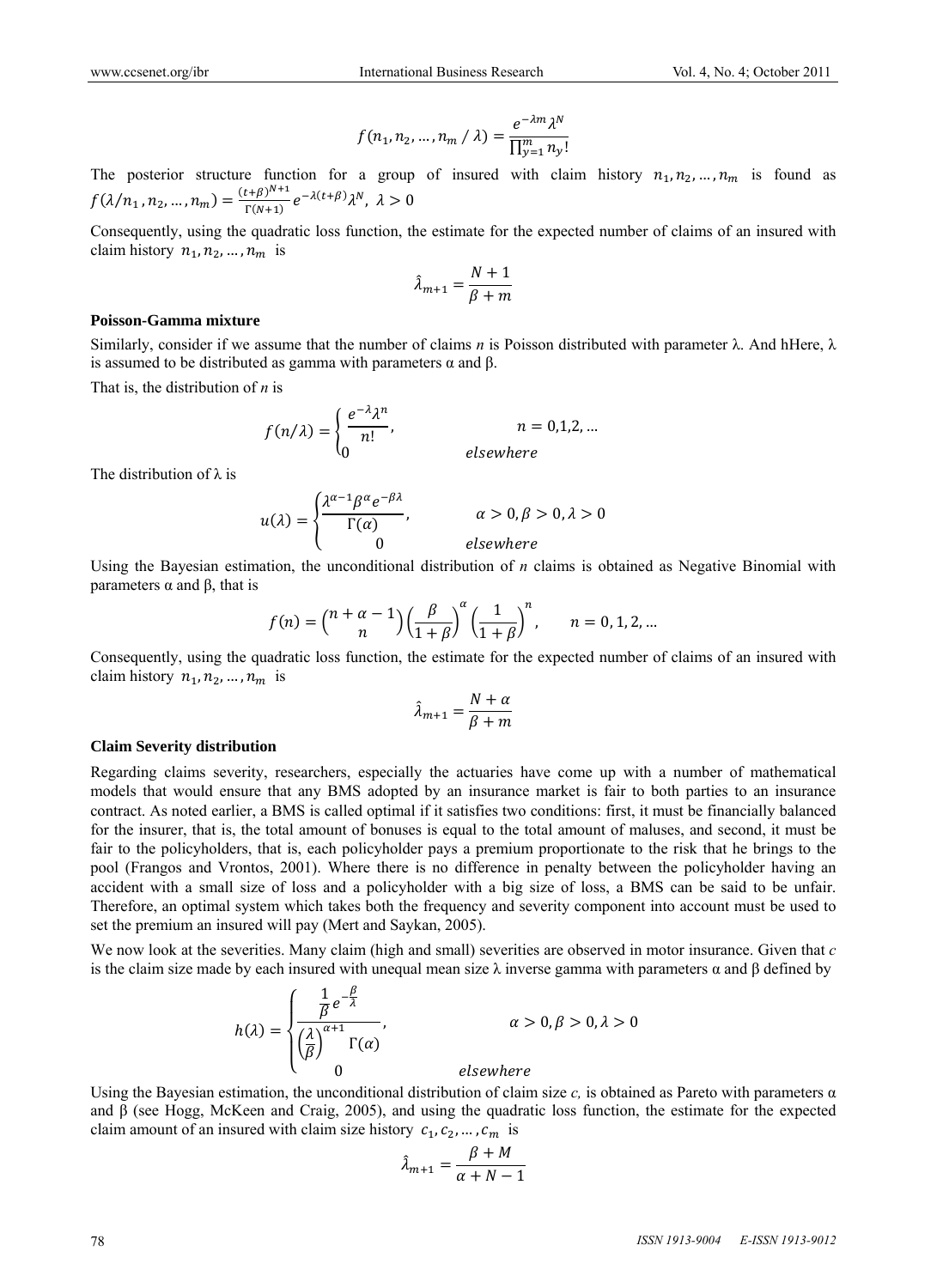where  $M = \sum_{\nu=1}^{m} c_{\nu}$ 

#### **Risk Premium Calculation**

Given that the premium charged for a particular motor insurance is  $P$  then, the risk premium for an insured putting frequency and severity into consideration is

Case 1: Using number of claims only

Poisson-exponential mixture

Risk premium at time 
$$
m + 1 = P \times \frac{N+1}{\beta + m}
$$

Poisson-Gamma mixture

Risk premium at time 
$$
m + 1 = P \times \frac{N + \alpha}{\beta + m}
$$

Case 2: Using frequency and severity

Poisson-exponential mixture with exponential-inverse gamma

Risk premium at time 
$$
m + 1 = P \times \frac{N+1}{\beta+m} \times \frac{\beta+M}{\alpha+N-1}
$$

Poisson-Gamma mixture with exponential-inverse gamma

Risk premium at time 
$$
m + 1 = P \times \frac{N + \alpha}{\beta + m} \times \frac{\beta + M}{\alpha + N - 1}
$$

Case 3: Factoring depreciation rate of vehicles without severity

Poisson-exponential mixture

Risk premium at time 
$$
m + 1 = P \times \frac{N+1}{\beta+m} \times d^m
$$

where  $d$  is the depreciation rate which is always assumed to be  $10\%$ 

Poisson-Gamma mixture

Risk premium at time 
$$
m + 1 = P \times \frac{N + \alpha}{\beta + m} \times d^m
$$

Case 4: Using frequency and severity

Poisson-exponential mixture with exponential-inverse gamma

Risk premium at time 
$$
m + 1 = P \times \frac{N+1}{\beta+m} \times \frac{\beta+M}{\alpha+N-1} \times d^m
$$

Poisson-Gamma mixture with exponential-inverse gamma

Risk premium at time 
$$
m + 1 = P \times \frac{N + \alpha}{\beta + m} \times \frac{\beta + M}{\alpha + N - 1} \times d^m
$$

The results are displayed in Appendices  $I - IV$ 

#### **Discussion of Results**

Unlike the existing practice where a discount of 20 percent is given in the first year to a policyholder who has no claim, our model rewards a policyholder without a claim after the first policy year with a premium discount of 44 percent. Although this may raise concern about profitability it is known that competition already makes this the actual practice in Nigeria. If one claim is recorded after one year, the policyholder is penalized with an increase in premium of about 11.11 percent. If two claims are made the penalty increases to 22.22 percent and so on. The existing method does not recognize the number of previous claims but simply returns the insured to the initial state.

Another uniqueness of the model is that it recognizes longevity of safe driving. Whereas in the existing system there is no further incentive after a period of five years other than the 50 percent discount in premium for a careful driver who presents no claim our model extends the incentive to ten years. A policy holder who reports no claim in ten years can expect to get a discount as high as 90 percent of initial premium. On the other hand if within the first year of the contract the policy holder makes as many as five claims then the penalty for the next policy year can rise as high as 300 percent of initial premium. Thus, instead of moving up and down a 'fixed ladder' of premium rates, our model encourages premium assessment based on the claims history of the policyholder.

#### Conclusion

The study observes many lapses in the existing BMS that make it ineffective as a deterrent to careless drivers. The model we have developed takes into account the frequency and severity of loss. This serves as an incentive for road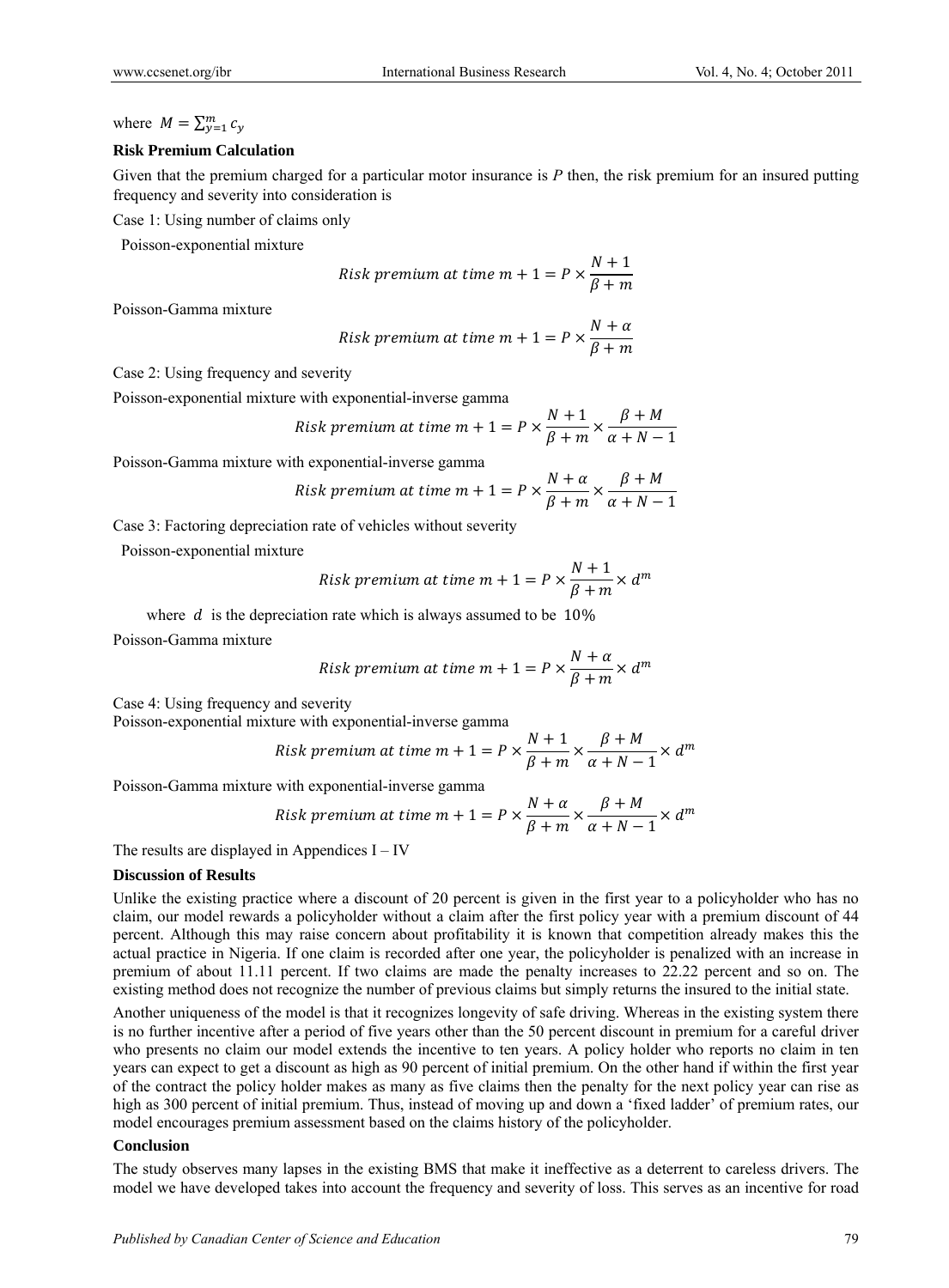safety. To still further improve on the system the regulatory authorities should organize a data bank which would help each insurance company to have better access to the past record of claims at fault.

#### **References**

Aeron-Thomas, A. (2002). The role of the motor insurance industry in preventing and compensating road casualties, *Scoping Study Final Report*, www.dfid.gov.uk/r4d/pdf/outputs/R8012.pdf . Accessed January 5, 2011.

Babington-Ashaye, F. (2008). Refocusing the insurance industry towards FSS 2020. http://www.riskanalyst-ng.com

BGL (2010) BGL Insurance Report 2010: Promise kept or promise deferred. www.bglplc.com accessed 28/01/2011

Brouhns, N., M. Guillen, M. Denuit, and J. Pinquet. (2003). Bonus-malus scales in segmented tariffs with stochastic migration between segments, *Journal of Risk and Insurance*, vol. 70 (4) pp. 577-599, http://dx.doi.org/10.1046/j.0022-4367.2003.00066.x

CEA. (2007). The European motor insurance market. *CEA Statistics N° 32 December 2007*

Coene, G. and Doray, L.G. (1996). A financially balanced bonus-malus system. *ASTIN Bulletin.* Vol. 26, No.1. pp 107-116, http://dx.doi.org/10.2143/AST.26.1.563236

Denuit, M. and Dhaene, J. (2000). Bonus-malus scales using exponential loss functions, Bulletin of German Society of Actuaries, 25, pp. 13-27.

Dionne, G., R. Gagne, and C. Vanasse. (1998). Inferring technological parameters from incomplete panel data, *Journal of Econometrics*, vol.87, pp.303-327, http://dx.doi.org/10.1016/S0304-4076(98)00002-5

Dionne, G. (2005). The (1992) bonus-malus system in Tunisia: an empirical evaluation. *The Journal of Risk and Insurance*, Vol. 72, No. 4, pp. 609-633, doi:10.1111/j.1539-6975.2005.00141.x, http://dx.doi.org/10.1111/j.1539-6975.2005.00141.x

Dionne, G. and Dostie, B. (2007). Estimating the effect of a change in insurance pricing regime on accidents with endogenous mobility.*CIRPEE Working Paper* 07-28 www.cirpee.org/fileadmin/documents/Cahiers\_2007/CIRPEE07-28.

Frangos, N. E., and Vrontos, S. D. (2001). Design of optimal bonus-malus systems with a frequency and a severity component on an individual basis in automobile insurance. *ASTIN BULLETIN*, Vol. 31, No. 1, pp. 1-22, http://dx.doi.org/10.2143/AST.31.1.991

Guerreiro, G. and Mexia, J. (2002). An alternative approach to bonus malus, http://pascal.iseg.utl.pt/~cemapre/ime2002/main\_page/abstracts/RitaGuerreiro.pdf

Harlaar, H. (2008). Introduction of the no-claim protector: research of the consequences for the Dutch car insurance market *AENORM,* 58 (Jan)

Henwood, N., and Wang, B. (2009). Insights into comprehensive motor insurance rating. *Presented to the Institute of Actuaries of Australia 2009 Biennial Convention, 19-22 April* 

Holtan, J. (1999). Optimal insurance coverage under bonus-malus contracts. *Paper to be presented at the 30th International ASTIN Colloquium,* Tokyo, Japan, 22 - 25 August.

Huang, R. J., Tzeng, L. Y., Wang, J. L. & Wang, K. C. (2006). Evidence for Adverse Selection in the Automobile Insurance Market. www.aria.org/meetings/2006papers/HuangTzengWangWang.pdf.

Lemaire, J. (1995). *Bonus-Malus Systems in Automobile Insurance*, Kluwer Academic Publishers, Massachusetts.

Lemaire, J. (1998). Bonus-malus systems: the European and Asian approach to merit-rating. *North American Actuarial Journal,* Vol.2, No.1 (January).

Madiebo, R.I. (2002). Awareness seminar on fidelity guarantee and money insurance rates for banks, presented at a seminar organized by the Nigerian Insurers Association, Lagos, Nigeria, on Friday 31, 2002.

Mert, M and Saykan, Y. (2005). On a bonus malus system where the claim frequency distribution is geometric and the claim severity distribution is pareto *Hacettepe Journal of Mathematics and Statistics,* Vol. 34, pp.75-81

Neeb, M. (2008), Bonus-malus systems in motor insurance. www.yasni.com/michael+neeb/check+people/ berlin - United States

Nigerian Insurers Association (2010). 2009 Nigeria insurance digest, pp. 51-52. www.nigeriainsures.com .

Nigerian Insurers Association (2009). 2008 Nigeria insurance digest. http://www.capacitysearchgroup.com /2008nigeriainsurancedigest.pdf.

Pinquet, J. (1998). Designing optimal bonus malus systems from different types of claims. *ASTIN Bulletin,* Vol. 28. No. 2, pp. 205-220, doi:10.2143/AST.28.2.519066, http://dx.doi.org/10.2143/AST.28.2.519066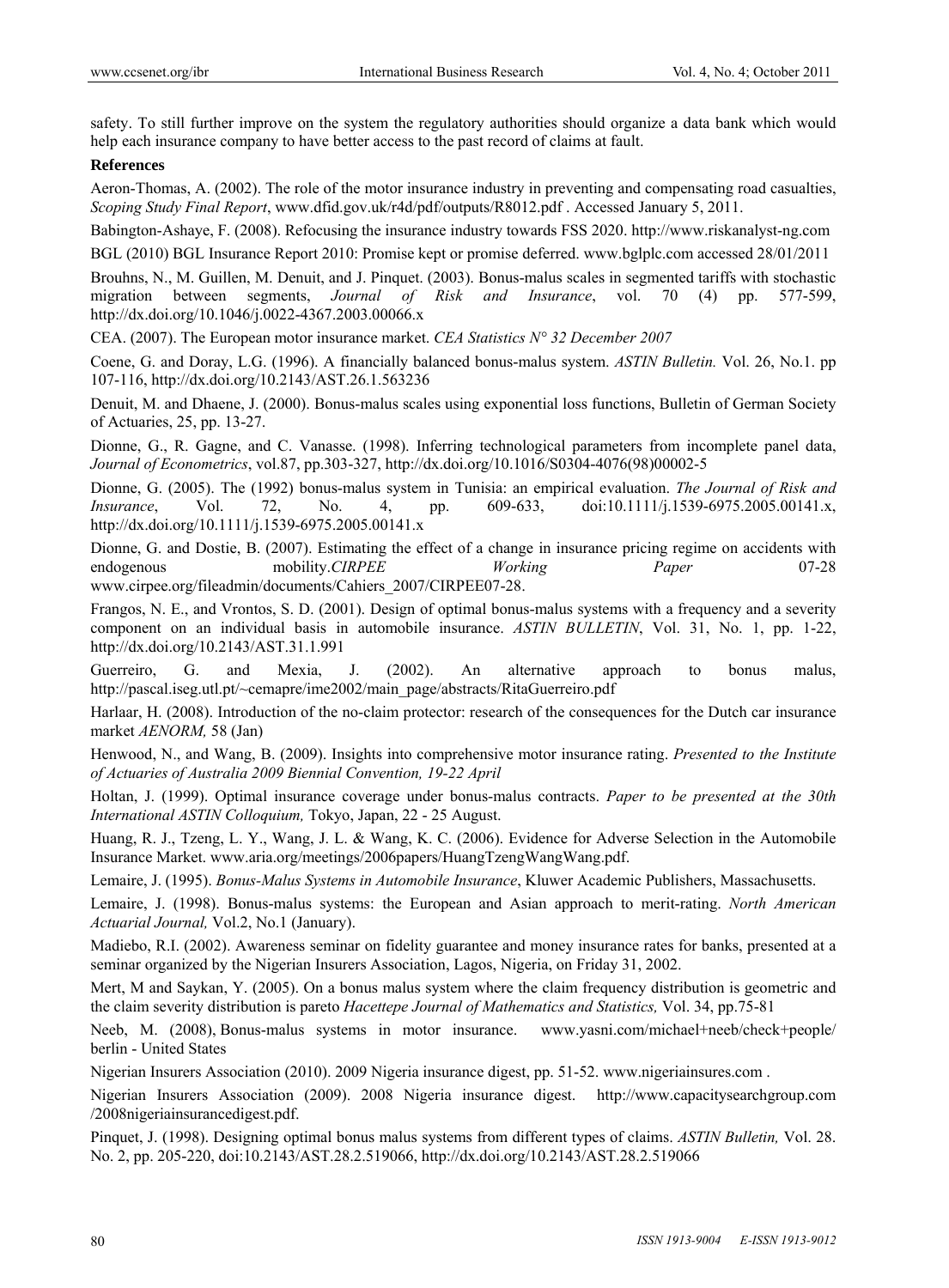Pinquet, J. (2000). Experience rating through heterogeneous models, in: G. Dionne, ed., Handbook of Insurance. Amsterdam. Kluwer Academic Publishers, http://dx.doi.org/10.1007/978-94-010-0642-2\_14.

Pitrebois, S, Denuit, M., and Walhin, J. (2006). An actuarial analysis of the French bonus-malus system, *Scandinavian Actuarial Journal*, Vol. 5, pp.247-264, http://dx.doi.org/10.1080/03461230600986136

Pitrebois, S, Denuit, M., and Walhin, J. (2003). Marketing and bonus-malus Systems. *ASTIN* (August 24-27), Berlin. Pitrebois, S, Denuit, M. and Walhin, J. (2005). Multi-event bonus-malus scales. http://www.secura-re.com/secura/pdf/withpeer/Walhin%5B34%5D.pdf

Renshaw, A. E., (1994). Modelling the claim process in the presence of covariates, *ASTIN* Bulletin, 24: 265-285, http://dx.doi.org/10.2143/AST.24.2.2005070

Schmitt, K. E. (2000). European auto insurance pricing considerations. *Casualty Actuarial Society Forum,* Winter, pp.141-158

Taylor, G. (1997). Setting a bonus-malus scale in the presence of other rating factors. *Astin Bulletin*, Vol. 27, pp.319-327, http://dx.doi.org/10.2143/AST.27.2.542055

Tremblay, L. (1992). Using the Poisson inverse Gaussian in bonus-malus systems, *Astin Bulletin* Vol.22, pp.97-106, http://dx.doi.org/10.2143/AST.22.1.2005129

Venter, G.G. (1991). A comparative analysis of most European and Japanese bonus malus systems: extensions. *The Journal of Risk and Insurance.* http://www.jstor.org/action/showPublisher?publisher Code=ari.

Verico, P. (2002). Bonus–malus systems: lack of transparency and adequate measure. ASTIN Bulleting Vol. 32, No. 2, pp. 315-318, , http://dx.doi.org/10.2143/AST.32.2.1032.NIA (2009). 2008 Nigeria insurance digest. http://www.capacitysearchgroup.com/2008nigeriainsurancedigest.pdf

Versi, A. (2008). Nigeria insurance's gold lined future, *African Business*, May 2008, http//findarticles.com/p/articles/mi\_qa5327/is-200805.

| <b>CLASS</b>  | 2003                           | 2004                 | 2005                 | 2006                 | 2007                 |
|---------------|--------------------------------|----------------------|----------------------|----------------------|----------------------|
|               |                                | Prem=3,789,913       | Prem=5,947,749       | Prem=6,017,961       | Prem=7,242,021       |
|               | Prem=3,412,106 Claim=1,178,695 | Claim=1,073,203      | Claim=1,353,264      | Claim=2,185,763      | Claim=1,255,621      |
| <b>FIRE</b>   | Loss ratio 34.54%              | Loss ratio 28.32%    | Loss ratio 22.75%    | Loss ratio 36.32%    | Loss ratio 17.34%    |
|               | Prem=11,188,882                | Prem=12,821,427      | Prem=14,752,419      | Prem=14,204,694      | Prem=22,194,413      |
|               | Claim=2,668,506                | Claim=3,187,384      | Claim=3,582,545      | Claim=3,481,840      | Claim=5,968,138      |
| <b>MOTOR</b>  | Loss ratio $23.85\%$           | Loss ratio $24.86\%$ | Loss ratio 24.28%    | Loss ratio $24.51\%$ | Loss ratio $26.89\%$ |
|               | Prem=4,646,470                 | Prem=6,817,844       | Prem=8,852,889       | Prem=10,381,031      | Prem=12,992,490      |
|               | Claim=2,121,426                | Claim=1,842,906      | Claim=2,346,753      | Claim=2,593,799      | Claim=2,994,047      |
| GEN. ACCID.   | Loss ratio $45.66\%$           | Loss ratio $27.03\%$ | Loss ratio $26.51\%$ | Loss ratio 24.99%    | Loss ratio $23.04\%$ |
|               | Prem=4,342,058                 | Prem=7,389,501       | Prem=7,403,364       | Prem=4,944,376       | Prem=8,988,165       |
|               | Claim=1,164,297                | Claim=1,034,305      | Claim=1,537,448      | Claim=839,045        | Claim=1,139,407      |
| <b>MARINE</b> | Loss ratio 26.81%              | Loss ratio 14.00%    | Loss ratio 20.77%    | Loss ratio 16.97%    | Loss ratio $12.63\%$ |
|               | Prem=882,449                   | Prem=507,133         | Prem=774,732         | Prem=535,887         | Prem=780,645         |
|               | Claim= 357,492                 | Claim=120,547        | Claim=244,878        | Claim=132,997        | Claim=178,600        |
| WKM. COMP     | Loss ratio $40.51\%$           | Loss ratio 23.77%    | Loss ratio $31.61\%$ | Loss ratio 24.82%    | Loss ratio 22.88%    |
|               |                                |                      |                      | Prem=1,815,662       | Prem=2,714,899       |
|               |                                |                      |                      | Claim=210,240        | Claim=588,867        |
| OIL/GAS       |                                |                      |                      | Loss ratio $11.58\%$ | Loss ratio $21.69\%$ |
|               | Prem=1,626,553                 | Prem=2,155,740       | Prem=3,278,690       | Prem=3,498,421       | Prem=6,153,839       |
|               | Claim= 418,142                 | Claim=748,787        | Claim=1,098,975      | Claim=1,453,286      | Claim=1,819,644      |
| <b>MISC</b>   | Loss ratio 25.71%              | Loss ratio 34.73%    | Loss ratio $33.52\%$ | Loss ratio $41.54\%$ | Loss ratio $22.83\%$ |
|               | Prem=26,098,518                | Prem=33,481,558      | Prem=41,009,853      | Prem=41,398,032      | Prem=61,066,481      |
| <b>TOTAL</b>  | Claim=7,908,558                | Claim=8,007,132      | Claim=10,163,863     | Claim=10,686,730     | Claim=13,944,324     |

| Table1. Loss Ratio of Non Life Insurance in Nigeria (2003-2007) in Nigerian Naira ('000) |  |  |
|------------------------------------------------------------------------------------------|--|--|
|                                                                                          |  |  |

*Source: 2008 Nigeria Insurance Digest*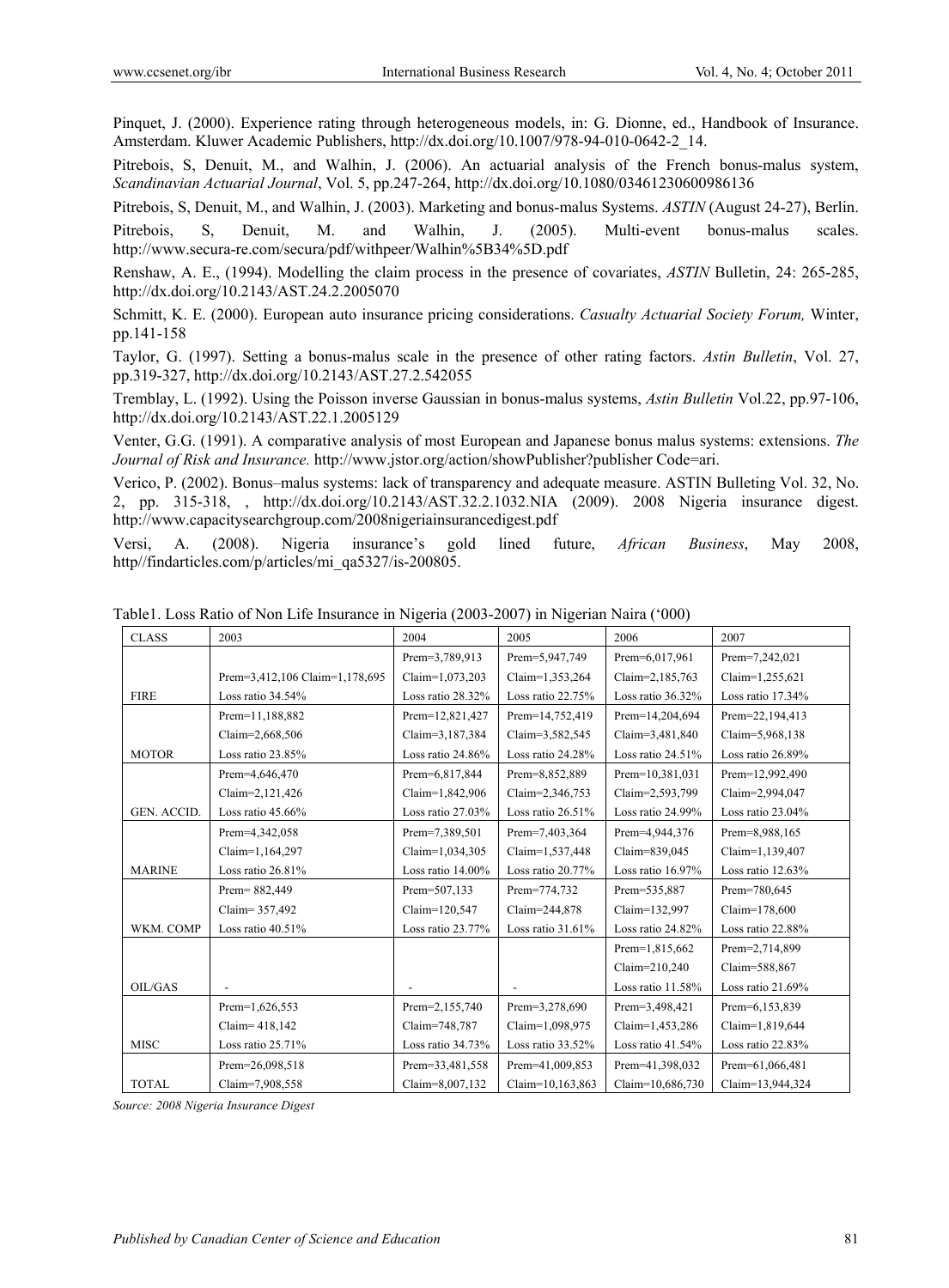#### Table 2. Private Motor Car Tariff

| NCD class      | $_{\rm C0}$ | $\sim$<br>◡ | $\sim$<br>◡▵       | $\sim$<br>ັ | U4 | $\alpha$<br>w |
|----------------|-------------|-------------|--------------------|-------------|----|---------------|
| % discount     |             | 20          | $\Omega$<br>ر ے    | $33\%$      | 40 | 50            |
| % pure premium | 100         | 80          | $\sim$ $\sim$<br>◡ | 662/3       | 60 | 50            |

## Table 3. Commercial Vehicles Tariff (Sch.1-5)

| NCD class      | . YD |  |
|----------------|------|--|
| % discount     |      |  |
| % pure premium | 100  |  |

Table 4. Commercial vehicles (Sch. 6)

| NCD class      | ല   |    |
|----------------|-----|----|
| % discount     |     | 10 |
| % pure premium | 100 | 90 |

## Risk Premium Tables

## Appendix I: Poisson - exponential

|              |              |           |                | number of claims |           |           | $Premium = 100.000$ |           | $beta = 0.8$ |           |           |
|--------------|--------------|-----------|----------------|------------------|-----------|-----------|---------------------|-----------|--------------|-----------|-----------|
| year         | $\mathbf{0}$ |           | $\overline{2}$ | 3                | 4         | 5         | 6                   | −         | 8            | 9         | 10        |
| $\mathbf{0}$ | 125000.00    |           |                |                  |           |           |                     |           |              |           |           |
|              | 55555.56     | 111111.11 | 166666.67      | 222222.22        | 277777.78 | 333333.33 | 388888.89           | 444444.44 | 500000.00    | 555555.56 | 611111.11 |
| 2            | 35714.29     | 71428.57  | 107142.86      | 142857.14        | 178571.43 | 214285.71 | 250000.00           | 285714.29 | 321428.57    | 357142.86 | 392857.14 |
| 3            | 26315.79     | 52631.58  | 78947.37       | 105263.16        | 131578.95 | 157894.74 | 184210.53           | 210526.32 | 236842.11    | 263157.89 | 289473.68 |
| 4            | 20833.33     | 41666.67  | 62500.00       | 83333.33         | 104166.67 | 125000.00 | 145833.33           | 166666.67 | 187500.00    | 208333.33 | 229166.67 |
| 5            | 17241.38     | 34482.76  | 51724.14       | 68965.52         | 86206.90  | 103448.28 | 120689.66           | 137931.03 | 155172.41    | 172413.79 | 189655.17 |
| 6            | 14705.88     | 29411.76  | 44117.65       | 58823.53         | 73529.41  | 88235.29  | 102941.18           | 117647.06 | 132352.94    | 147058.82 | 161764.71 |
|              | 12820.51     | 25641.03  | 38461.54       | 51282.05         | 64102.56  | 76923.08  | 89743.59            | 102564.10 | 115384.62    | 128205.13 | 141025.64 |
| 8            | 11363.64     | 22727.27  | 34090.91       | 45454.55         | 56818.18  | 68181.82  | 79545.45            | 90909.09  | 102272.73    | 113636.36 | 125000.00 |
| 9            | 10204.08     | 20408.16  | 30612.24       | 40816.33         | 51020.41  | 61224.49  | 71428.57            | 81632.65  | 91836.73     | 102040.82 | 112244.90 |
| 10           | 9259.26      | 18518.52  | 27777.78       | 37037.04         | 46296.30  | 55555.56  | 64814.81            | 74074.07  | 83333.33     | 92592.59  | 101851.85 |

# Appendix II: Gamma - exponential

|                |              |           |           | number of claims |           | $Premium = 100.000$ |           |           | $beta = 0.8$ | alfa = $5$ |           |
|----------------|--------------|-----------|-----------|------------------|-----------|---------------------|-----------|-----------|--------------|------------|-----------|
| year           | $\mathbf{0}$ |           | 2         | 3                | 4         |                     | 6         | ┑         | 8            | 9          | 10        |
| $\mathbf{0}$   | 250000.00    |           |           |                  |           |                     |           |           |              |            |           |
|                | 111111.11    | 166666.67 | 222222.22 | 277777.78        | 333333.33 | 388888.89           | 444444.44 | 500000.00 | 555555.56    | 611111.11  | 666666.67 |
| $\overline{c}$ | 71428.57     | 107142.86 | 142857.14 | 178571.43        | 214285.71 | 250000.00           | 285714.29 | 321428.57 | 357142.86    | 392857.14  | 428571.43 |
| 3              | 52631.58     | 78947.37  | 105263.16 | 131578.95        | 157894.74 | 184210.53           | 210526.32 | 236842.11 | 263157.89    | 289473.68  | 315789.47 |
| $\overline{4}$ | 41666.67     | 62500.00  | 83333.33  | 104166.67        | 125000.00 | 145833.33           | 166666.67 | 187500.00 | 208333.33    | 229166.67  | 250000.00 |
| 5              | 34482.76     | 51724.14  | 68965.52  | 86206.90         | 103448.28 | 120689.66           | 137931.03 | 155172.41 | 172413.79    | 189655.17  | 206896.55 |
| 6              | 29411.76     | 44117.65  | 58823.53  | 73529.41         | 88235.29  | 102941.18           | 117647.06 | 132352.94 | 147058.82    | 161764.71  | 176470.59 |
|                | 25641.03     | 38461.54  | 51282.05  | 64102.56         | 76923.08  | 89743.59            | 102564.10 | 115384.62 | 128205.13    | 141025.64  | 153846.15 |
| 8              | 22727.27     | 34090.91  | 45454.55  | 56818.18         | 68181.82  | 79545.45            | 90909.09  | 102272.73 | 113636.36    | 125000.00  | 136363.64 |
| 9              | 20408.16     | 30612.24  | 40816.33  | 51020.41         | 61224.49  | 71428.57            | 81632.65  | 91836.73  | 102040.82    | 112244.90  | 122448.98 |
| 10             | 18518.52     | 27777.78  | 37037.04  | 46296.30         | 55555.56  | 64814.81            | 74074.07  | 83333.33  | 92592.59     | 101851.85  | 111111.11 |